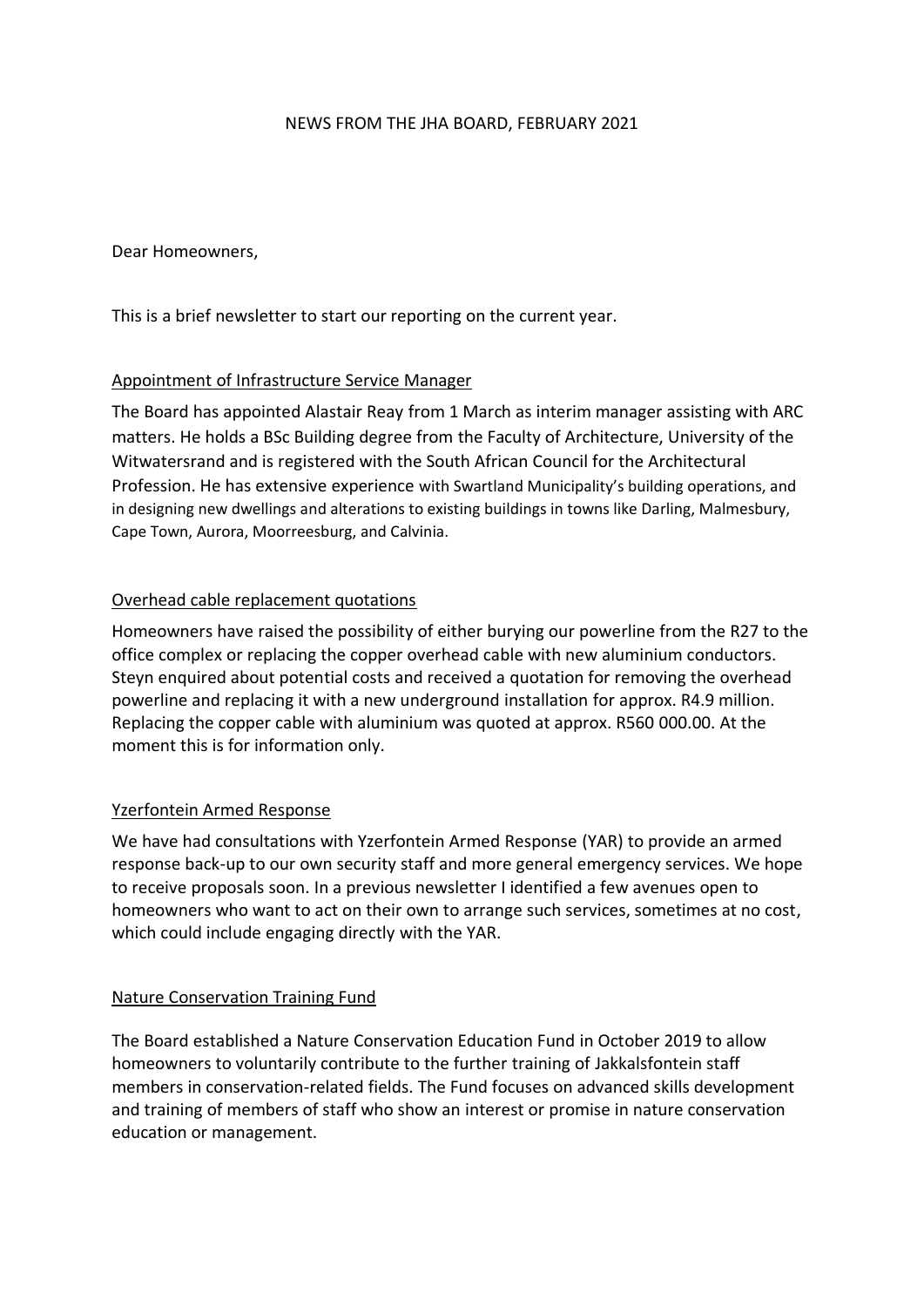It is a pleasure to announce that Thérèse Hulme, when she left Jakkalsfontein, made a substantial contribution to the fund. We thank her for it and will keep her informed of the value that this adds to the Reserve.

This also serves as a reminder to all of us of the existence of the fund and let you know that contributions will be gratefully accepted.

### Interruptions in electricity supply

We experienced eight unscheduled power outages since the beginning of December 2020 at Jakkalsfontein. Only one was directly related to an incident on the Reserve, while the rest were more widespread incidents attributable to Eskom infrastructure failures.

## Telephone system

The old PABX system was supposed to shut down completely on 1 October 2020. Huge Telecom, however, switched from Cell C to MTN as a service provider, and this held up the process until now. ITEC tried their best to assist us with the switchover, but the process and its snags were largely beyond their control. The switchover and the re-configuration of the Reserve's telephone numbers have still not been completed, but ITEC provides updates with the tests that they run and will confirm when everything is completed. For you as homeowners it means that some of you will still be able to make internal calls on the existing handsets, until the switchover is completed.

It is not possible to keep the remnants of the old system functioning when that is done. A major reason for this is the rapid deterioration of the dated infrastructure. For example, last year multiple extension cards had blown. These are not manufactured anymore - already there are homeowners for whom we cannot supply this telephone service because new replacement cards cannot be found. This will only become worse in future. In addition, the degrading copper infrastructure has resulted in other homeowners experiencing poor call quality, which will also only get worse. The cost associated with the rental of the degrading PABX (which remains the property of the supplier) has been stopped and therefore is no longer recovered from homeowners. The costs associated with Telkom line rental and the telephone billing system will now also be saved.

### Domicilium addresses

Section 38.8 of the MOI states:

Each registered owner chooses domicilium citandi et executandi for purposes of the receipt of any notices served under this MOI, including for the payment of any arrear or unpaid levies and/or any other sum, at their addresses specified in the membership certificate.

We are in the process of updating these addresses. The Board requests that those homeowners not living permanently at Jakkalsfontein provide the Admin Office with an address that is not your Jakkalsfontein address.